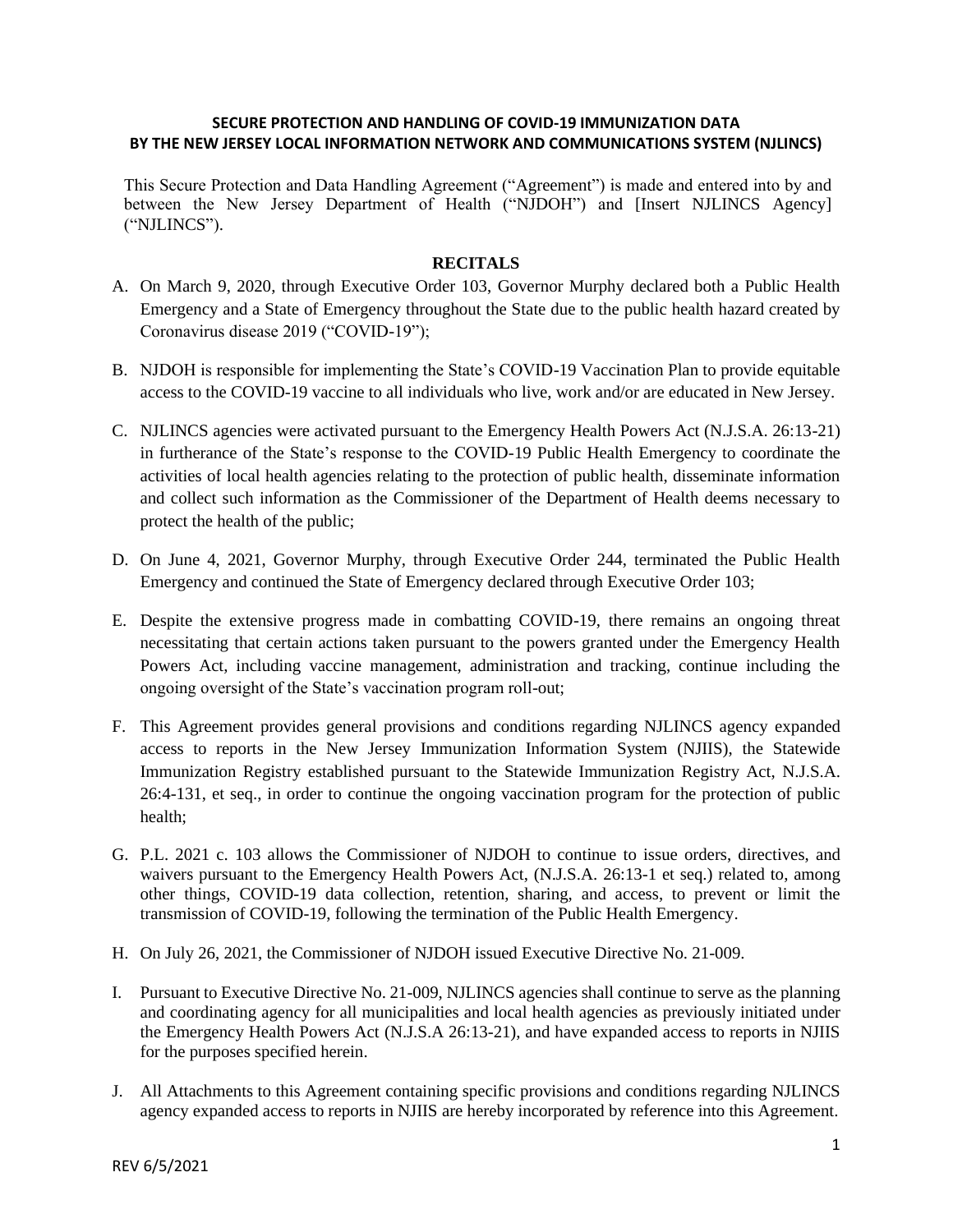**NOW, THEREFORE**, in consideration of the foregoing recitals and other good and valuable consideration, the receipt and sufficiency of which is hereby acknowledged, the parties hereto, intending to be legally bound hereby, agree as follows:

- 1. **Recitals:** The foregoing Recitals are incorporated by reference as if set forth at length herein.
- 2. **Data Classification and Confidentiality:** Data shall mean Personally Identifiable Information (PII) and other information to which the NJLINCS agency receives or otherwise has access pursuant to the provision of services under this Agreement and shall be classified as confidential and secured as such, as set forth in the State of New Jersey Executive Branch, Statewide Information Security Manual ( $\text{SISM}$ ), ( $\text{effective}$  2/21/2021) https://www.nj.gov/it/docs/ps/NJ Statewide Information Security Manual.pdf.
- 3. **Compliance with the Law for the Use and Disclosure of Confidential Information:** The NJLINCS agency agrees to preserve the confidentiality, integrity and accessibility of all Data collected, accessed or obtained pursuant to this Agreement. The NJLINCS agency agrees that beyond performance of the activities specified herein, the NJLINCS agency shall not share, disclose, distribute, provide access to, repurpose or share across other applications, environments, or business units of the local jurisdiction any Data collected, accessed or obtained under this Agreement. The NJLINCS agency agrees that the Data is confidential and is subject to the requirements of Executive Directive 21-009, pursuant to P.L. 2021 c. 103, and the New Jersey Statewide Immunization Registry Act (N.J.S.A. 26:4-131, et seq.) and Rules (NJAC 8:57-3.1, et seq.). The NJLINCS agency further agrees that the Data shall not be re-used, shared, disclosed, distributed, transmitted, exchanged or otherwise provided to other third parties except as specifically authorized in writing by NJDOH through an Attachment to this Agreement.
- 4. **Information Security, Privacy and Generally Recognized Industry Standards:** The NJLINCS agency agrees to ensure the security and privacy of State information systems is aligned with the administrative, physical and technical controls and objectives, as documented in the SISM, posted at Statewide Information Security Manual (SISM). The SISM is derived from applicable State and federal laws; industry best practices including, but not limited to National Institute of Standards and Technology (NIST) Cybersecurity Framework for Improving Critical Infrastructure; NIST Special Publication 800-53, the international security and privacy practices aligned with ISO 27001 series, Center for Internet Security (CIS) Top 20 Critical Security Controls; the Cloud Security Alliance, (CSA) Cloud Controls Matrix (CCM); lessons learned; and other New Jersey State Government applicable laws and standards.
- 5. **End of Agreement Data Handling.** The NJLINCS agency agrees that this Agreement terminates on January 11, 2022. Upon termination of the Agreement, the NJLINCS agency's expanded access to the NJIIS for the purposes specified herein shall also be terminated. Within seven days of January 11, 2022, the NJLINCS agency shall securely and permanently destroy all copies of Data collected, accessed or obtained pursuant to this Agreement in accordance with NIST Special Publication 800-88, rev. 1, Guidelines for Media Sanitization.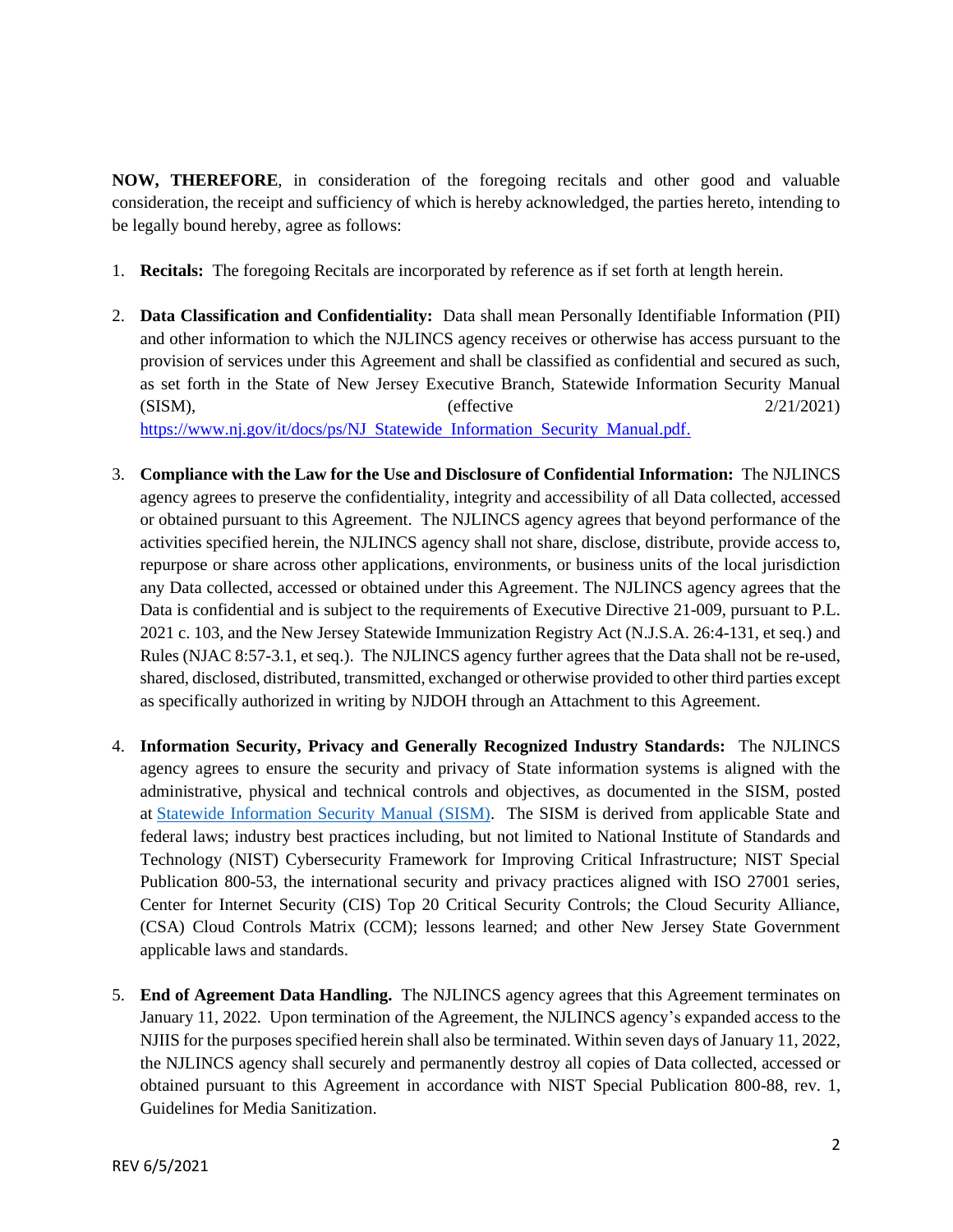6. **No Ownership.** The NJLINCS agency does not own the Data about New Jersey residents and other individuals vaccinated in New Jersey. The NJLINCS agency is a data steward of the Data subject to all applicable State and federal laws, including but not limited to those referenced herein.

### **7. Privacy & Security Breach Notification.**

\_\_\_\_\_\_\_\_\_\_\_\_\_\_\_\_\_\_\_\_\_\_\_\_\_\_\_\_\_\_\_\_\_\_\_\_

In the event of a breach of any of the NJLINCS agency's security obligations, including but not limited to those referenced in this Agreement, or other event requiring notification under applicable State or federal law, the NJLINCS agency agrees to notify immediately upon discovery, the NJDOH Privacy Officer at privacy.officer@doh.nj.gov and DOH Information Security Office at DOH-ISO@doh.nj.gov .

# **AGREED and ACCEPTED BY & ON BEHALF OF THE NJLINCS AGENCY**

| Signature         |                                                                       |      |
|-------------------|-----------------------------------------------------------------------|------|
| <b>Print Name</b> | Title                                                                 | Date |
|                   | <b>AGREED and ACCEPTED BY THE NJLINCS AGENCY LOCAL HEALTH OFFICER</b> |      |
| Signature         |                                                                       |      |
| <b>Print Name</b> | Title                                                                 | Date |
|                   | AUTHORIZED BY THE NEW JERSEY DEPARTMENT OF HEALTH                     |      |
| Signature         |                                                                       |      |
| <b>Print Name</b> | Title                                                                 | Date |